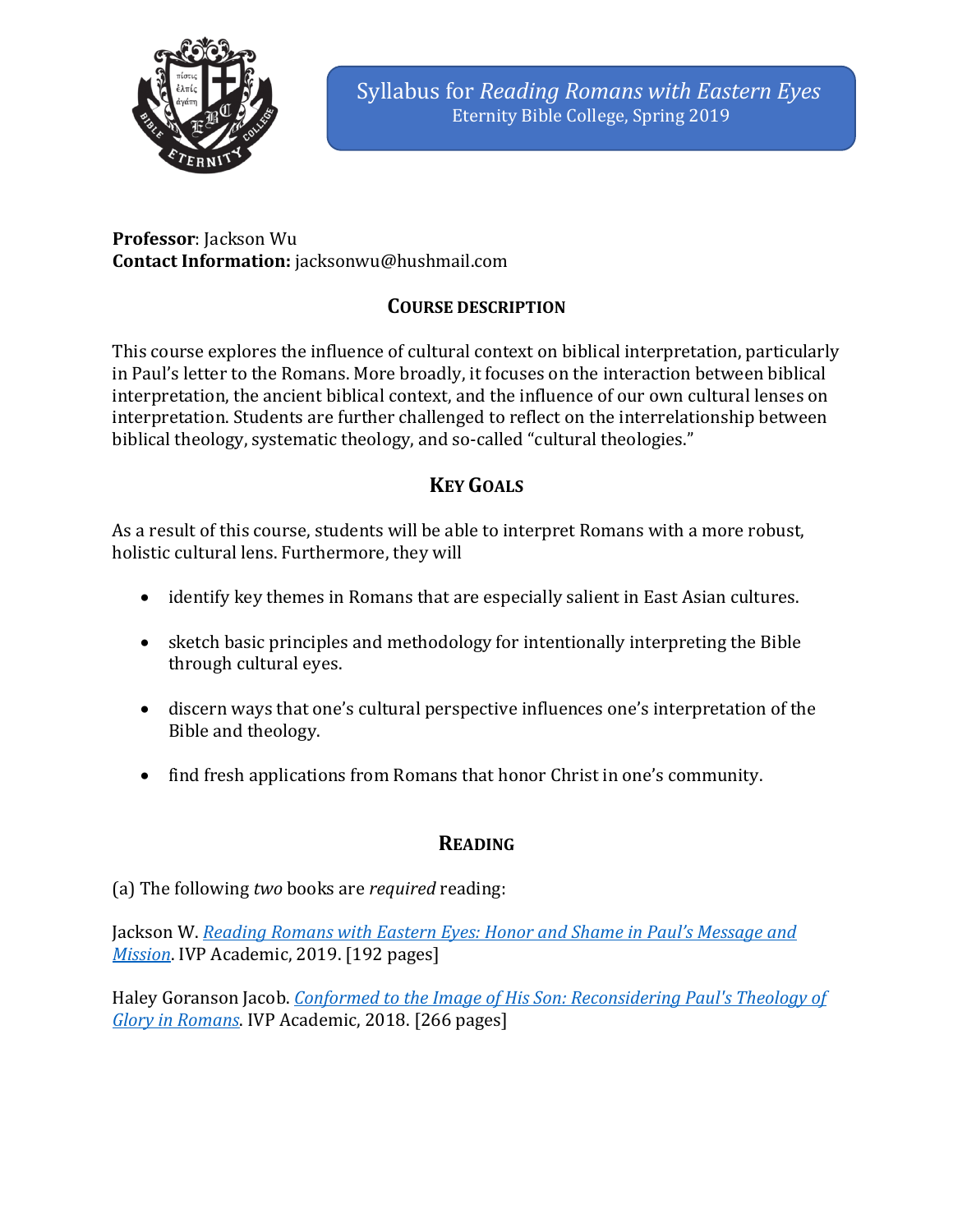(b) Choose ONE of the following books. Your choice must be a book that you have not read for another academic class.

Gener, Timoteo D., and Stephen T. Pardue, eds. *Asian Christian Theology: Evangelical Perspectives*. London, UK: Langham Publishing, 2019.

McKnight, Scot. *Reading Romans Backwards: A Gospel of Peace in the Midst of Empire*. Baylor University Press. 2019.

Ott, Craig and Harold Netland. *Globalizing Theology: Belief and Practice in an Era of World Christianity*. Baker, 2006. 

Richards, E. Randolph, and Brandon J. O'Brien. *Misreading Scripture with Western Eyes: Removing Cultural Blinders to Better Understand the Bible.* IVP, 2012.

Tennent, Timothy C. *Theology in the Context of World Christianity: How the Global Church Is Influencing the Way We Think about and Discuss Theology.* Zondervan, 2007.

Wu, Jackson. *Saving God's Face: A Chinese Contextualization of Salvation through Honor and* **Shame.** EMS Dissertation Series. WCIUP, 2012.

Wu, Jackson. *One Gospel for All Nations: A Practical Approach to Biblical Contextualization.* William Carey Library, 2015.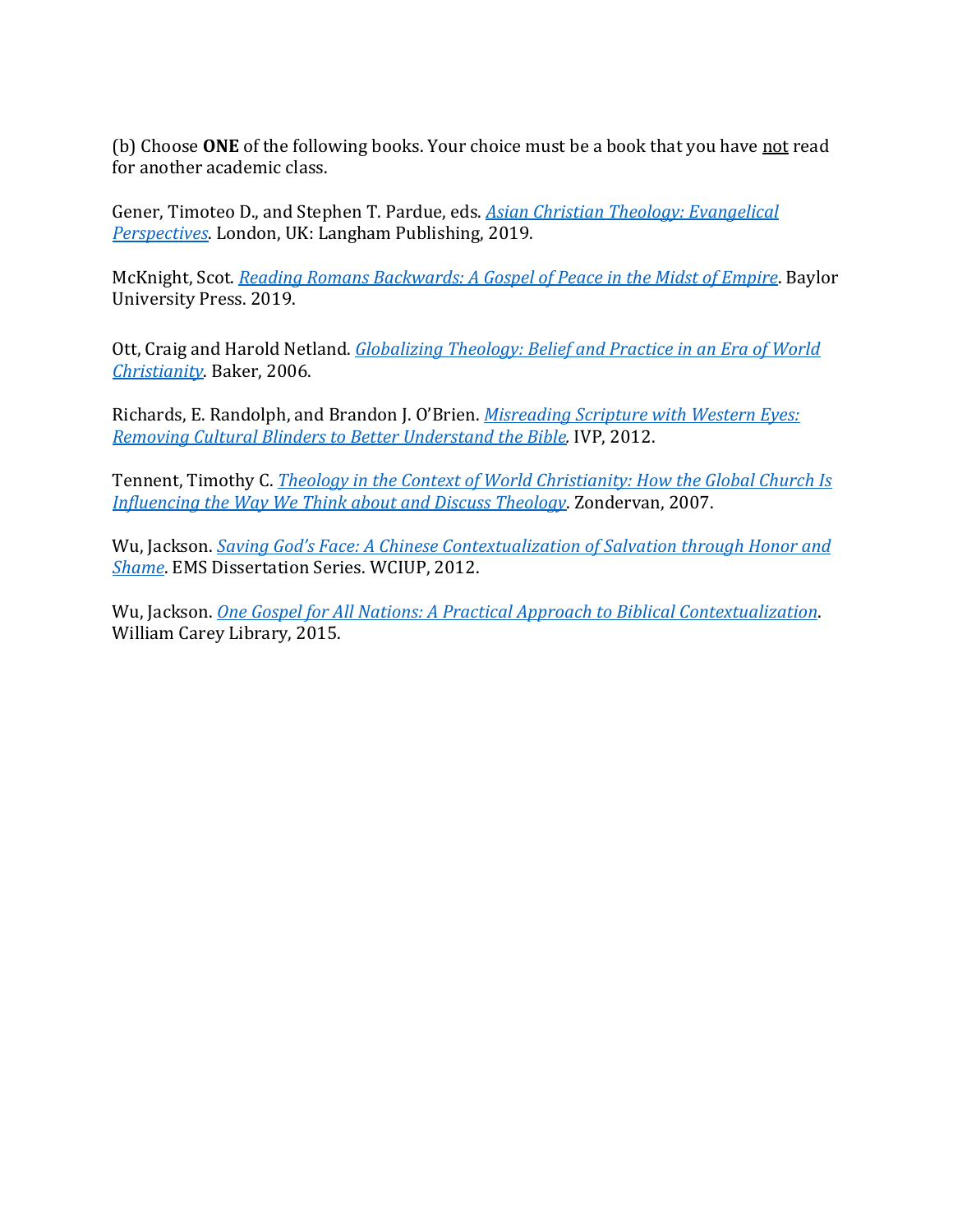# **Schedule (March 30, 2020 -- April 3, 2020)**

**Monday** (3/30/2020)

6:30-9:30 pm (credit only) Doing Theology Our Cultural Contexts

| <b>Tuesday</b> (3/31/2020)    |                                                      |
|-------------------------------|------------------------------------------------------|
| 8:30-11:30 am                 | Perspectives on Contextual Interpretation & Theology |
| $1:30-4:30$ pm                | Honor & Shame in Biblical and Cultural Contexts      |
|                               | The Purpose(s) of Romans                             |
| $7-9$ pm                      | The Gospel of Honor and the Sin of Shame             |
|                               |                                                      |
| <b>Wednesday</b> $(4/1/2020)$ |                                                      |
| $8:30-11:30$ am               | Righteousness and Justification                      |
| $1:30-4:30$ pm                | <b>Vindicating God's Honor</b>                       |
| $7-9$ pm                      | <b>Glorified through Shame</b>                       |
| <b>Thursday</b> $(4/2/2020)$  |                                                      |
| 8:30-11:30 am                 | <b>Honoring Our Ancestors</b>                        |
|                               |                                                      |
| $1:30-4:30$ pm                | They Will Not Be Put to Shame                        |
| $7-9$ pm                      | The Glory of Christ in Wrong Theology                |
| <b>Friday</b> $(4/3/2020)$    |                                                      |
| 8:30-11:30 am                 | TBA & Final Exam                                     |
|                               |                                                      |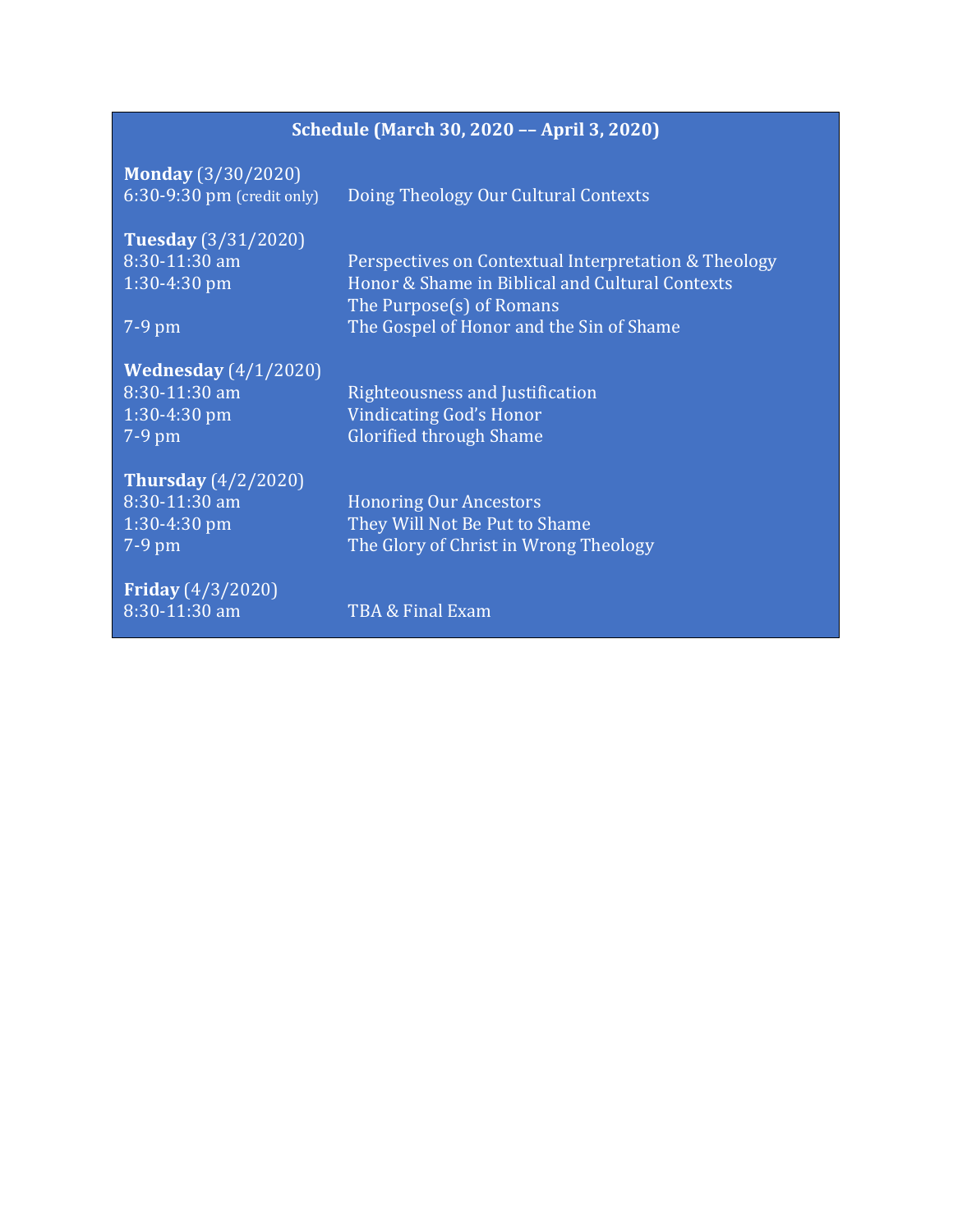### **ASSIGNMENTS**

#### **1. Book Reviews 25%**

All students will review two books. They will review *Conformed to the Image of His Son* as well as the other book they personally choose to read for this class. Each review will be assessed strictly on the basis of the following required format. The content of each book review will have a length of 800-1100 words. Each book review should have these four sections:

- a) identify the book's key content/insights  $(25%)$
- b) assess the book's strengths  $(25%)$
- c) assess potential weaknesses or limitations (25%)
- d) identity potential implications for practice  $(25%)$

The above percentages reflect both the required *length* of each section as well as the *grade weight* of each section.

Use 12-font, single spacing. Paragraphs should communicate distinct ideas. Students who use good grammar, topic sentences, and coherent arguments generally earn higher grades. Submit paper as a Microsoft Word or Pages file, but not as a PDF.

### **2.** Book Questions **10%**

For each chapter of *Reading Romans with Eastern Eyes*, each student will submit at least 3 questions that they personally have about the content in the chapter. This assignment equips students to ask questions they would like the professor to answer during class. The questions should be distinct from each other and not be overly general.

Since most all questions included in the appendix are answered in the book, students may not use those questions for this assignment. In order to get full credit, the questions must demonstrate that the student has thoughtfully interacted with the material.

# **3. In class assignments (quizzes, participation, etc.) 10%**

During class, the professor will engage in various in class assignments. For example, students may be given low-stakes quizzes concerning previous lecture material. Likewise, the professor will randomly verbally ask students review questions. Periodically, students will break up into small groups and be asked to present and defend their findings and opinions. This portion of your course grade will be assess based on quality and quantity.

### **4. Final Exam** 25%

Students will take an hour, essay exam covering select major ideas covered in the class and in *Reading Romans with Eastern Eyes*.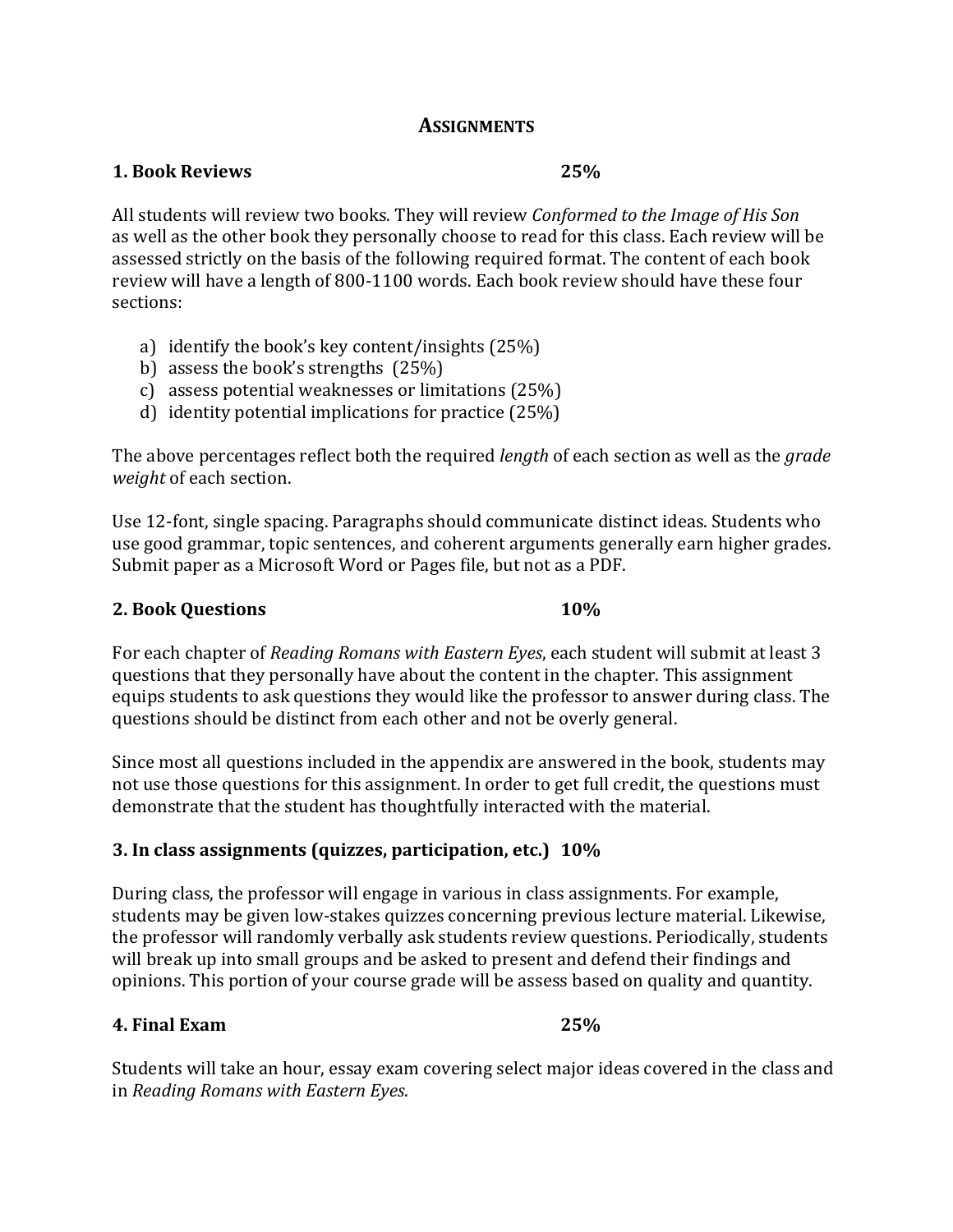## **4. Paper or Application Project 30%**

Students may choose to write an exegetical/theological paper OR an application paper.

### *For those choosing to write an exegetical or theological paper:*

Students may select from ONE of the following two options for this assignment.

(a) *Using an "East Asian" perspective*, students may write an exegetical paper on a text of Romans not extensively addressed in the assignment reading. If students have questions about whether a text has been "extensively addressed," consult the professor before the end of the week of class. Exegetical papers should engage the relevant biblical languages and interact with relevant scholarship.

(b) *Using an "East Asian" perspective*, students may trace a particular topic/theme in Romans (not extensively addressed in the assigned reading) or in any of Paul's other letters. Papers should present a coherent, logical argument and interact with relevant scholarship. Students are warned against adding unnecessary "filler" and verbose sentences rather than substance. Do not quote biblical texts at length. Instead, cite the  $verse(s)$  and quote the most relevant portion of the text.

This paper should utilize *at least* 4 published journal articles and 2 scholarly monographs. The paper will be 3000-4000 words long, single-spaced and use SBL or Turabian format for *both* the footnotes and the attached bibliography. The word count does include footnotes *but* does NOT include the bibliography. Include page numbers and a title page (including contact information). Submit paper as a Microsoft Word or Pages file, but not as a PDF.

### *For those choosing to write an application project:*

Students may select from ONE of the following two options for this assignment.

(a) Students may write a paper that explores a potential application of Romans in your own life and ministry. They will *very briefly* explain the aspect of Paul's letter being applied. They should clearly identify a problem or needs within their life/ministry. As a part of their research, students can conduct interviews with relevant persons and incorporate their findings within their paper.

(b) Alternatively, students may select an evangelistic tool  $(e.g., goes$  tracts, videos, ministry method) and evaluate how well it is contextualized for a target audience (chosen by the student). Students will assess the tool in light of our study of Romans and how suitable the tool is for honor-shame contexts. Finally, students will offer suggestions to improve the selected ministry tool.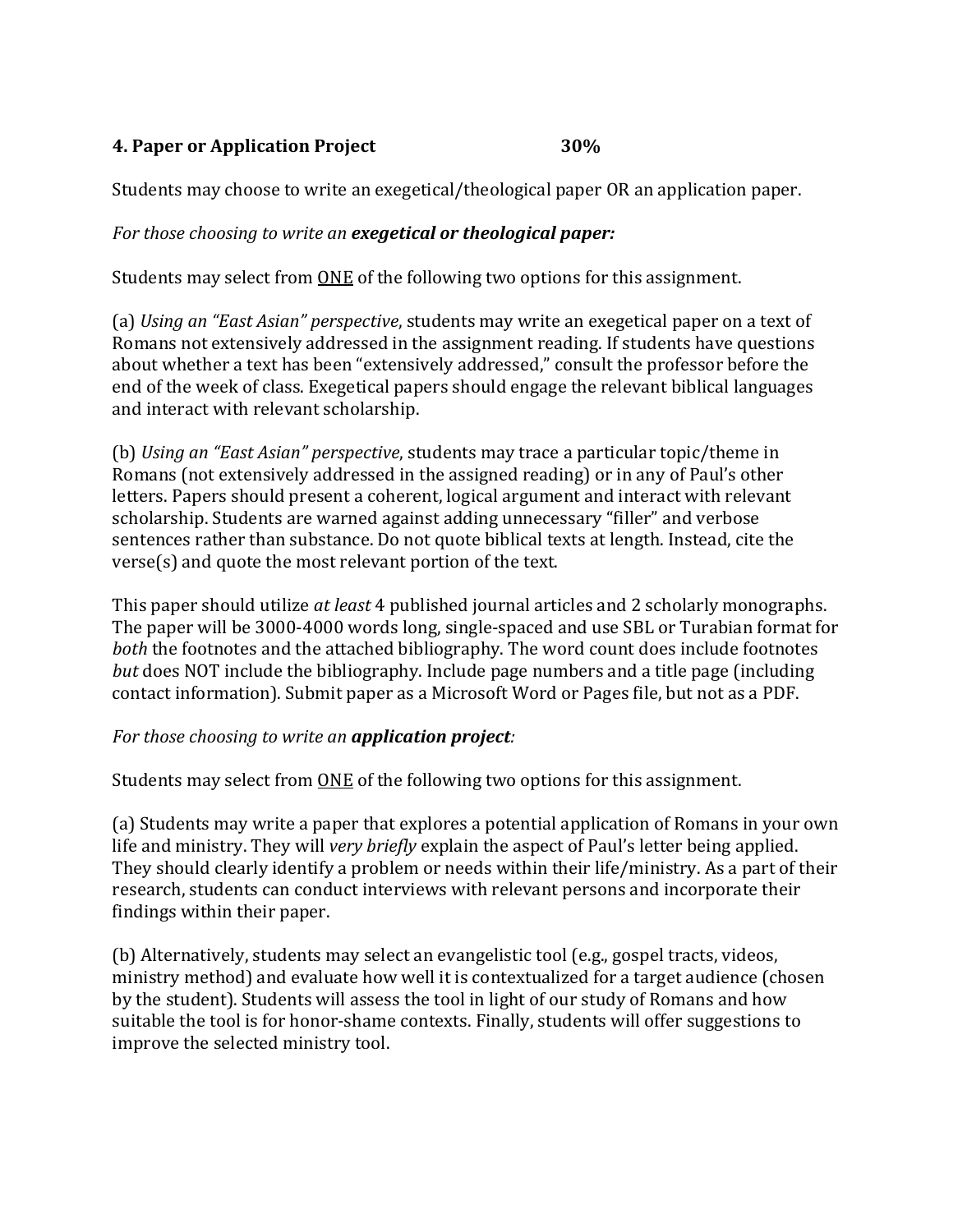The goal of the paper is to help students contextualize Paul's letter in a biblical faithful and culturally meaningful way. Papers will be assessed on this basis. Student application projects should interact with academic material.

Students are warned against adding unnecessary "filler" and verbose sentences rather than substance. Do not quote biblical texts at length. Instead, cite the verse(s) and quote the most relevant portion of the text.

The paper should be 3,000-4,000 words long, single-spaced and use SBL or Turabian format for *both* the footnotes and the attached bibliography (if needed). Submit paper as a Microsoft Word or Pages file, but not as a PDF.

#### **What are the due dates?**

| 1. Book Reviews                      |  |
|--------------------------------------|--|
| a. Conformed to the Image of His Son |  |
| b. First book selected by student    |  |

2. Book Questions March 29th (7pm PST) 3. In class assignments N/A 4. Exegetical *or* Theological Paper May 9<sup>th</sup> (11:59pm PST) 5. Application Project or Paper May 16th (11:59pm PST)

March 30<sup>th</sup> (11:59pm PST) April  $25<sup>th</sup>$  (11:59pm PST)

### **OTHER STUFF**

#### **Late Assignments:**

Only under extreme circumstances, and with prior approval, will a late assignment be accepted. Late assignments will be assessed an initial 10 percent penalty and 1 percent for each day after the due date (i.e., 10/1 points for a 100-point assignment). No assignments will be accepted more than two weeks after the original due date.

#### **Revision of the Syllabus**

The course syllabus is not a legal contract. Any syllabus revision will be preceded by a reasonable notice to students. The standards and requirements set forth in this syllabus may be modified at any time by the professor. Notice of such changes will be by announcement in class or by email notice.

#### **Plagiarism**

A high standard of personal integrity is expected of all students. Copying another person's work, submitting downloaded material without proper references, submitting material without properly citing the source, submitting the same material for credit in more than one course, and other such forms of dishonesty are strictly forbidden. *Although anything cited in three sources is considered*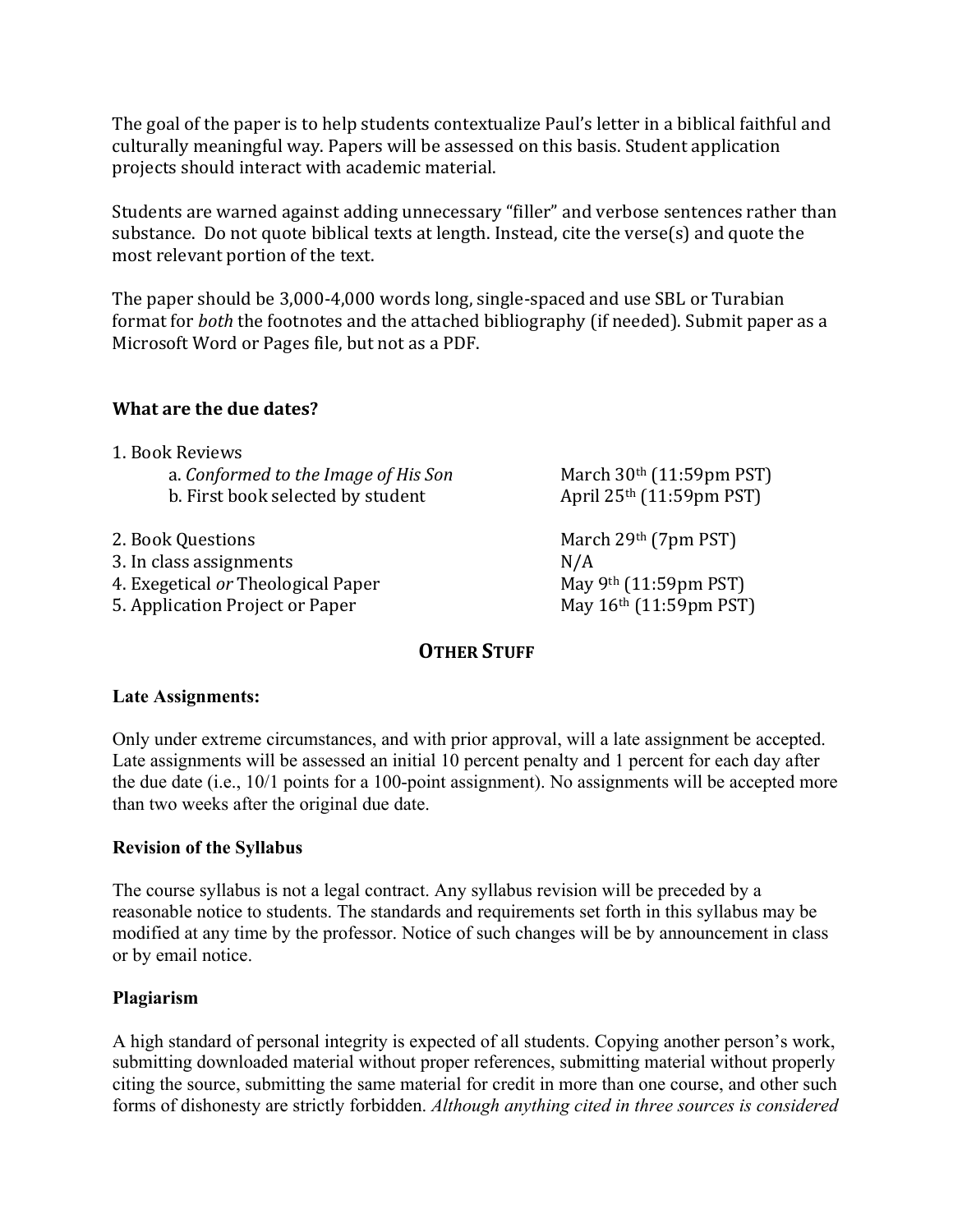*public domain, we require that all sources be cited.* Any infraction will result in failing the course. Any infraction will be reported to the Dean of Students for further action.

#### **Correspondence with the Professor**

Every effort is made to respond to emails and phone calls within 24-48 hours, excluding weekends. Please feel free to contact the professor(s) with any question you may have regarding this course.

# **GENERAL GRADING CRITERIA**

The following gives a general idea regarding the criteria used to assess each assignment. Certain aspects might be adapted to suit specific assignments.

### **Far Below (0 - 69%)** Approach (70-79%) Meet (80-89%) Above Average (90-95%) **Excellent** (96-100%)

### **1) Content 60%**

**Far Below:** Content includes little or none of the assignment criteria. Major points are unclear. No support is evident.

**Approach:** Assignment content omits some required criteria. Major points lack clarity. Little or no effective support is evident.

**Meet:** Most of the required assignment content is present. Major points are adequately clear and addressed. Some support is evident and relevant.

Above Average: All of the required assignment content is present. Major points are clear and effectively addressed. Support is comprehensive and relevant.

**Excellent:** All of the required assignment content is present. Major points are exceptionally clear and thoroughly addressed. Significant and best possible support is evident, relevant and convincing.

### **2) Use of Sources 10%**

**Far Below:** No outside academic sources were used to support major points.

**Approach:** Few relevant sources beyond assigned readings were used to support major points. Important relevant sources were neglected. Quoted material and paraphrasing were overused. 

**Meet:** Sources were adequate, relevant and extended beyond assigned readings. Quoted material and paraphrasing are included to support major points and writer's idea development.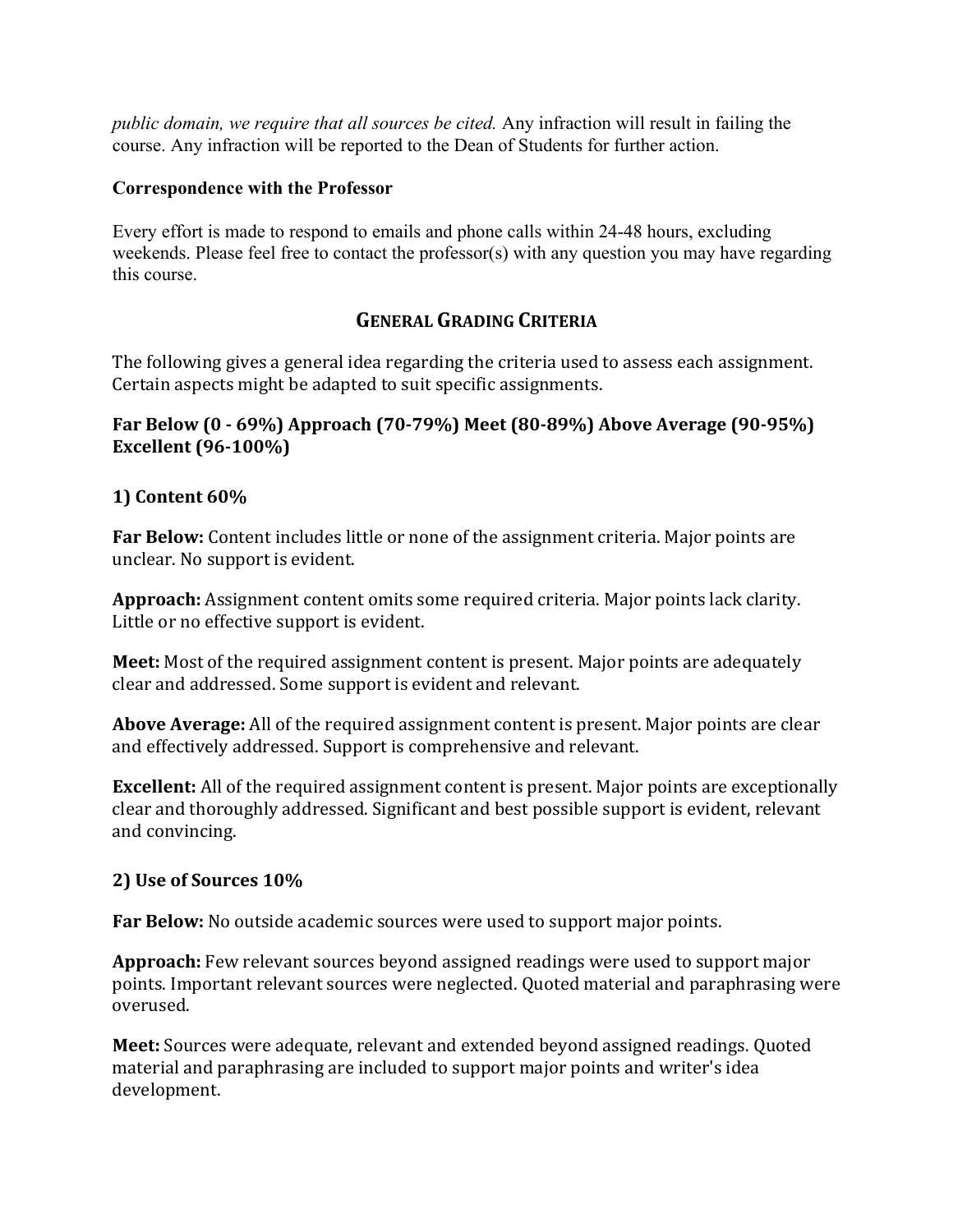**Above Average:** Sources are academic, current and/or relevant to support major points. Quoted material and paraphrasing is used effectively and consistently to support the major points and writer's idea development.

**Excellent:** Sources are academic, comprehensive, current and/or relevant. Quoted material and paraphrasing expertly support, extend, and inform ideas but do not substitute for the writer's own idea development. Sources are well synthesized to support major points.

# **3) Thesis Development and Purpose 7%**

**Far Below:** Paper lacks any discernible overall purpose or organizing claim.

Approach: Thesis and/or main claim are insufficiently developed and/or vague; purpose is not clear.

**Meet:** Thesis and/or main claim are apparent and appropriate to purpose.

Above Average: Thesis and/or main claim are clear and forecast the development of the paper. It is descriptive and reflective of the arguments and appropriate to the purpose.

**Excellent:** Thesis and/or main claim are comprehensive; contained within the thesis is the essence of the paper. Thesis statement makes the purpose of the paper clear.

# **4) Argument Logic and Construction 8%**

**Far Below:** Statement of purpose is not justified by the conclusion. The conclusion does not support the claim made. Argument is incoherent.

Approach: Sufficient justification of claims is lacking. Argument lacks consistent unity. There are obvious flaws in the logic.

**Meet:** Argument is orderly but may have a few inconsistencies. The argument presents minimal justification of claims. Argument logically, but not thoroughly, supports the purpose. Introduction and conclusion bracket the thesis.

**Above Average:** Argument shows logical progression. Techniques of argumentation are evident. There is a smooth progression of claims from introduction to conclusion.

**Excellent:** Clear and convincing argument presents a persuasive claim in a distinctive and compelling manner.

## **5)** Mechanics of Writing (includes spelling, punctuation, grammar, and language use) **5%**

Far Below: Surface errors are pervasive enough that they impede communication of meaning. Inappropriate word choice and/or sentence construction are used.